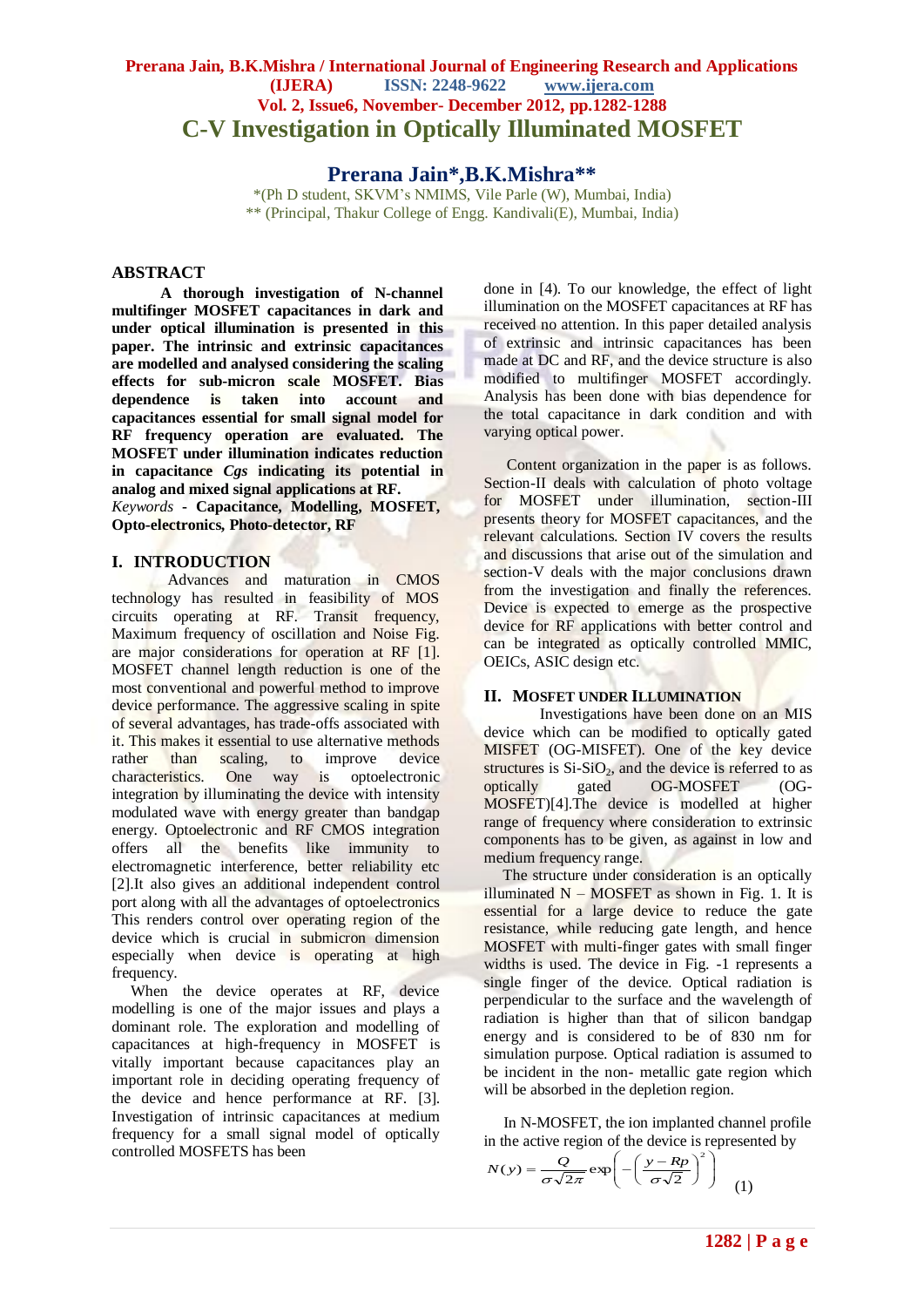Where *Q* is implanted dose, σ straggle parameter *Rp* projected range.



Fig. 1 Schematic of MOSGET under illumination

Illumination with source  $h\nu \gg Eg$ , causes the effective potential of gate to change as photo voltage develops at the MOS junction. This also causes change in channel conductivity and hence in total charge in channel. The total charge  $Q_G$  for the MOSFET includes the charge in inversion and depletion charges for as given in [5].

$$
Q_G = -Q_I - Q_B \tag{2}
$$

Where  $Q_G$  is charge on gate,  $Q_I$  is the charge in channel,  $Q_B$  charge in the bulk.

$$
Q_D = W \int_{0}^{L} \frac{y}{L} Q' \, I(y) \, dy \tag{3}
$$

The source charge is further obtained as

$$
Q_s = Q_l - Q_D \tag{4}
$$

Under optical illumination the total charge changes

$$
Q_{total} = Q_G + Q_{illumination}
$$
 (5)

 $Q_G$  is charge under dark condition in the MOSFET,

Q*illumination* is induced charge due to illumination and can be calculated as in [7]. The external photovoltage across the junction is obtained using the relation [8]

$$
Vop = \frac{KT}{q} \ln \left( \frac{Jp}{Js} \right) = \frac{KT}{q} \ln \left( \frac{qv_yp(0)}{Js_1} \right)
$$
(6)

Where Js is the reverse saturation current , $v_y$  is the carrier along vertical direction perpendicular to the device surface,

 $p(0)$  is number of holes crossing junction at  $y=0$ , given by

$$
p(0) = \frac{\Pi}{4} Z (p_1 Y dS^2 + p_2 Y dD^2)
$$
 (7)

Where  $p_1$  and  $p_2$  are the constants dependant on carrier lifetime under ac conditions.

 $Y<sub>dD</sub>$  and  $Y<sub>dS</sub>$  is depletion width at drain and source end.

#### Z is the device width.

The calculation of photovoltage is important as it modifies the depletion width  $Y_{\text{dG}}$  (depletion width at gate).Using abrupt junction approximation the  $Y_{dG}(under \t\t aark \t\t condition)$  and  $Y'_{dG}$  under illumination are calculated as given below[7],[8]

$$
Y_{dG}(x) = \left(\frac{2\varepsilon}{qN_{dr}}\left(\Phi_B - \Delta + V(x) - V_{GS}\right)\right)^{1/2}
$$
\n(8)

$$
Y'_{dG}(x) = \left(\frac{2\varepsilon}{qN_{dr}}\left(\mathbf{\Phi}_B - \Delta + V(x) - V_{GS} - V_{op}\right)\right)^{1/2}
$$
(9)

Where  $V(x)$  is channel voltage,  $\varphi_B$  built in potential,  $\Delta$  is the position of Fermi-level below conduction band. Due to the photo voltage developed the effective bias across gate changes to  $(V_{GS} + V_{OP})$ from  $V_{GS}$ .

# **III. CAPACITANCE MODELLING IN MOSFET**

Small signal models of device are required for analog and RF circuit design and consist of resistances, conductances and capacitances. At low frequencies, the impedance of the junction capacitance is large that the substrate impedance can be neglected. In RF MOSFETs, the distributed R–C network effects have to be given a thought and hence a four terminal MOSFET model along with depletion capacitances and the substrate resistances should be considered.

 A four terminal MOSFET is under consideration as shown in Fig.-2[9].The schematic represents only the intrinsic components of the MOSFET. The intrinsic part is the core of the device and is caused by the gate induced charges in the channel region.



Fig. 2 Intrinsic Capacitances in MOSFET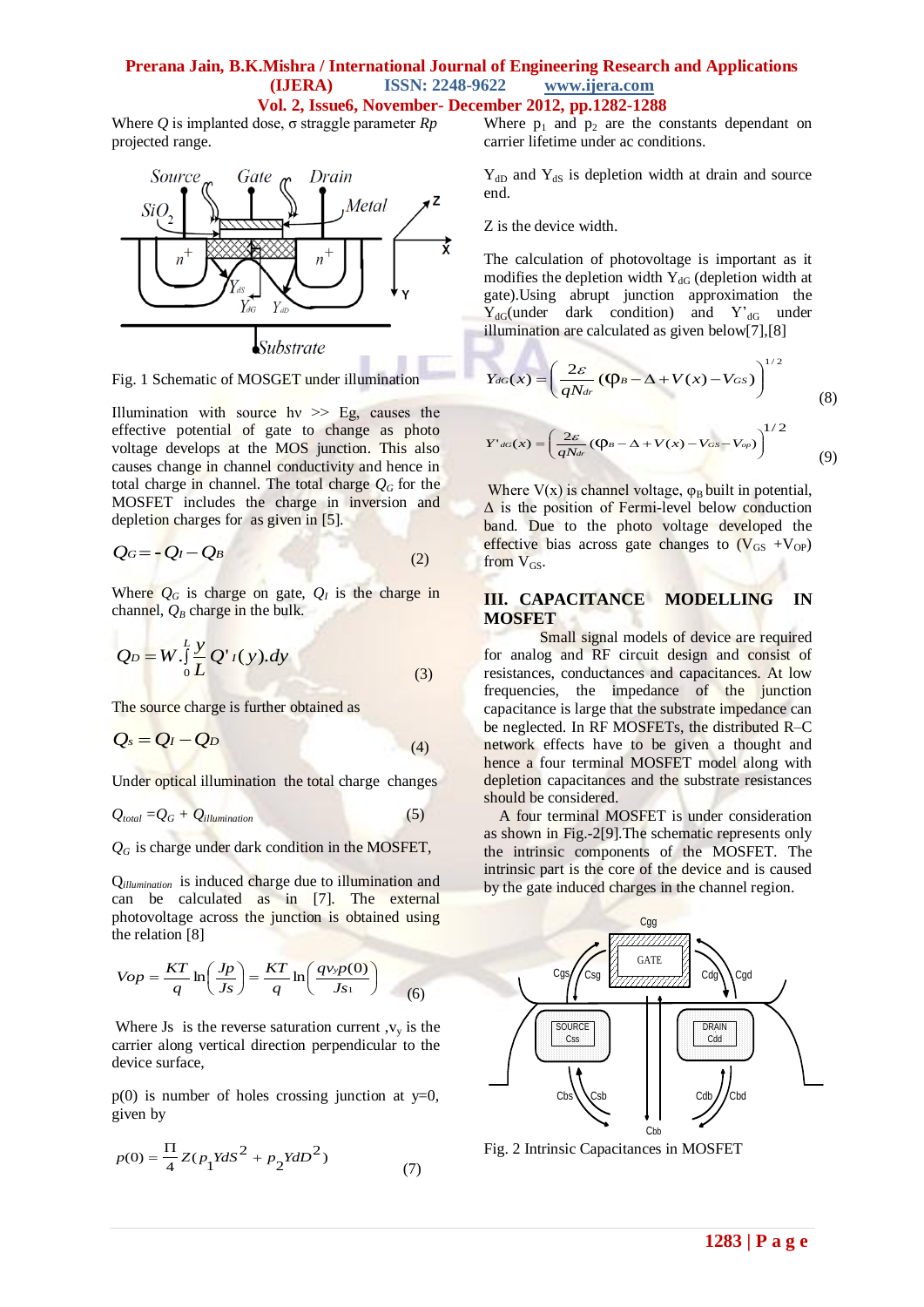In a four terminal MOSFET the terminal charge *Qx* (in general is a function of terminal voltages *Vy*  $(x,y = G, S, D, B)$ 

$$
Cxyi = -\frac{\partial Qx}{\partial V_y}, x \neq y \ x, y = G, S, D, B
$$

$$
= \frac{\partial Qx}{\partial V_y}, x = y \tag{10}
$$

 conservation is assured as per [9]. The capacitances To calculate MOSFET intrinsic capacitances the charge,  $Q_I$  is calculated and hence  $Q_G$ ,  $Q_D$ ,  $Q_S$  and  $Q_B$ , are calculated as independent variables and as function of node voltages, so that charge are calculated by evaluating the terminal charges using the following relation in(10)under dark and illuminated condition by calculating the corresponding charges under different illuminated condition as given in(5)

$$
Cxyi = \frac{dQx}{dQy} |other voltagesconst|
$$
  
= 
$$
\frac{Qx(i+1) - Qx(i-1)}{Vy(i+1) - Vy(i-1)} |other voltages const
$$
 (11)

Thus, a four terminal device will have 16 capacitances, including 4 self capacitances corresponding to its 4 terminals. Though there are sixteen intrinsic capacitive elements only nine capacitances *Cggi, Cgdi, Cgsi, Cddi, Cdgi, Cdsi, Cssi, Csgi*, and *Csdi* are independent and other can be evaluated by application of charge conservation. It should be noted that capacitive elements *Csdi* and *cdsi* are exceptions for sign consideration.[9]. The terminal charge calculations in dark condition are done using equations of the charge based model as given in [10] capacitances are evaluated. The effect of optical illumination is modelled by calculating the charges with effective change in charges and bias voltage.

 Fig. 3 indicates small signal model of MOSFET which is valid at low and medium frequency The capacitances indicated are intrinsic capacitances which can be evaluated by using expressions  $(10,11)$ 



Fig. 3 Small Signal model for low and medium frequency

For the MOSFET operated at RF, the model shown in Fig.-4 has to be considered.



Fig.4 Small Signal model valid at RF.

 A complete small signal model, valid in all regions of operations of MOSFET valid upto 10 GHz frequency is shown in Fig. 4 is considered, as [5]. The RF model in Fig. 4 consists of additional capacitances as compared to model shown in Fig. 3. The capacitances indicated in the model at RF are combination of intrinsic capacitances and extrinsic capacitances. The intrinsic part of the device capacitances are related is evaluated in (10, 11).The extrinsic capacitance components primarily consist of source to bulk and drain to bulk reverse bias components, overlap and fringe capacitances. The dynamic behaviour of a MOSFET is due to the device capacitive effects, which in turn are the results of the charges stored in the device.

 It is of prime importance to calculate the MOSFET capacitances and their dependence on externally applied voltages considering, charge nonconservation and reciprocity which are mutually exclusive. In order to simplify the circuit representation, the overlap capacitances and the junction capacitances are merged with junction capacitances are merged with corresponding intrinsic capacitances in Fig.-4. For a multifinger device  $L_G$  and  $W_G$  represent length and width of single finger. For the modelling of the device at RF the total capacitances under consideration are evaluated as in (12)

$$
C_{gst} = C_{gsi} + C_{gso} \tag{12a}
$$

$$
C_{gdt} = C_{gdi} + C_{gdo} \tag{12b}
$$

$$
C_{gbt} = C_{gbi} + C_{gbo} \tag{12c}
$$

 $C_{bst} = C_{bsi} + C_{ibs}$ (12d)  $\pm c$  $(12e)$ 

$$
C_{gg} = C_{gst} + C_{gbt} + C_{gdt}
$$
\n(12f)

The overlap capacitances can be calculated from length of gate-to-source, gate-to-drain) overlap area,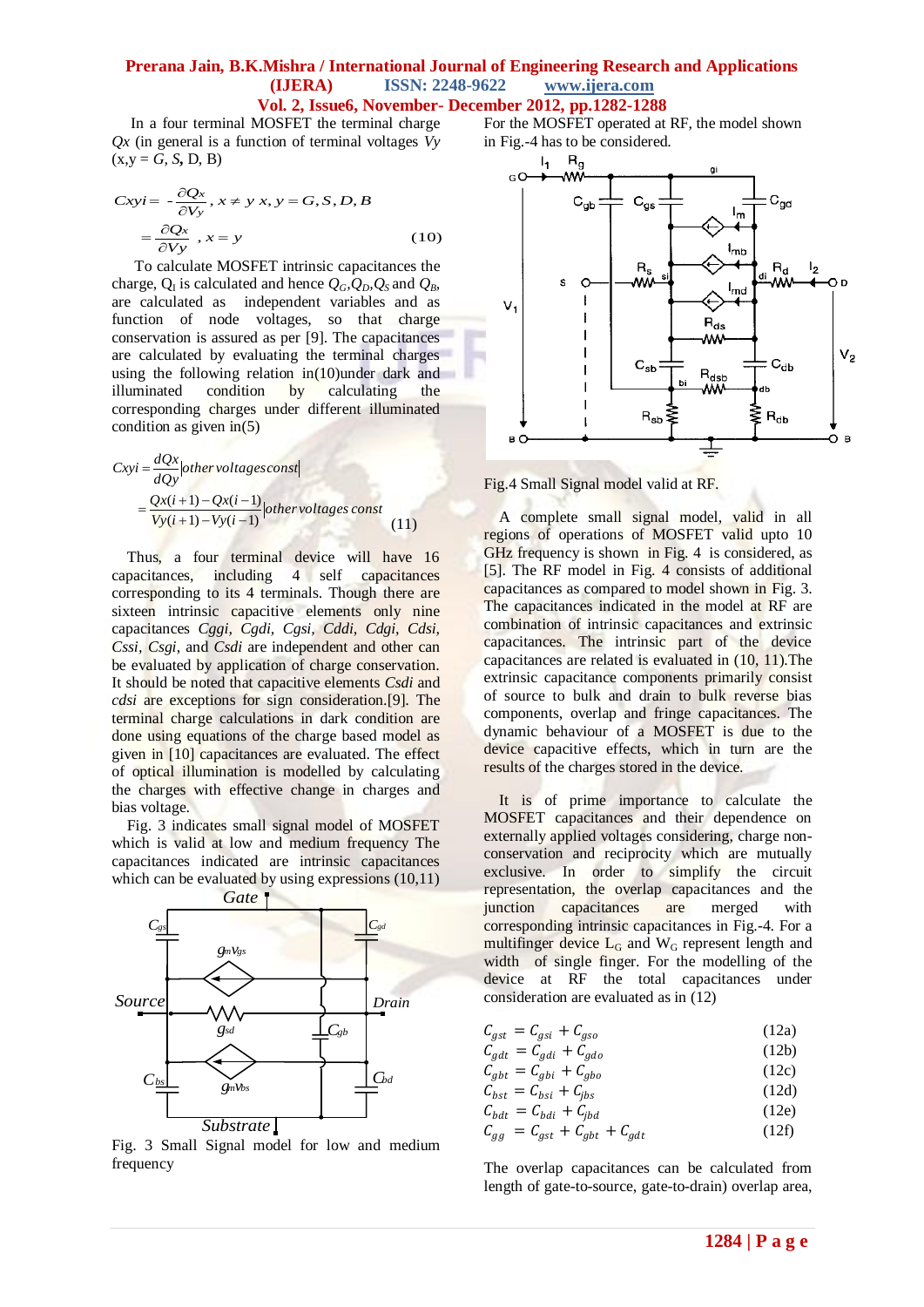the length of heavily doped diffusion from contact to lightly doped region, by appropriate consideration of  $N_F$  i.e. the number of fingers,  $N_S$  the number of source diffusions, and  $N_D = N_F + 1 - N_D$  is the number of drain diffusions as in[5]. The model also consists of transcapacitances Cm and Cms which are very important for accurate modelling at RF to calculate Y parameters.

| $C_m = C_{dgt} - C_{gdt}$    | (13a) |
|------------------------------|-------|
| $C_{md} = C_{dbt} - C_{bdt}$ | (13b) |
| $C_{ms} = C_{gbt} - C_{bgt}$ | (13c) |

#### **IV. RESULTS AND DISCUSSIONS**

Simulations has been carried out for an N-MOSFET device with  $N_F = 10$ ,  $W_F = 12 \mu m$  and  $L_F =$ 0.36 $\mu$ m. W<sub>F</sub> and  $L_F$  are effective width and length of single finger.  $N_F$  is the number of fingers. The parameters used for simulation are for 0.25μm CMOS process. Numerical calculations have been performed to evaluate the photovoltage generated due to optical illumination. The ion implanted channel profile in the active region of the device is assumed to be non-uniformly doped with Gaussian profile. The intrinsic and extrinsic capacitances are calculated considering bias dependence. The capacitances are calculated giving due thought to mobility effects due to vertical and lateral fields, velocity saturation, short-channel effects as channellength modulation (CLM), source and drain chargesharing and , reverse short channel effect (RSCE) as modelled in [10].The effect on substrate current due to impact ionization also has been accounted for. The capacitance investigation has been done for quiescent condition of  $V_{GS}$  varying from -0.5V to 3V, ensuring that it covers all the regions of MOSFET operation. The voltage  $V_{SB}$  is fixed at 0V and  $V_{DS}$  is at 0V and 1V under dark and optical illumination. The photon flux varies from  $1x \frac{10^{14}}{10}$  to  $1x$   $10^{18}$  indicating change of optical power from 0.25mW onwards.

 The direct illumination of the gate results in generation of excess electron hole pairs due to absorption of radiation in depletion region. The excess carriers generated cause change in gate voltage due to photo voltage, VOP as reported in [12].

Fig. 5 shows all the 16 intrinsic capacitance in dark condition for  $V_{DS}=0V$ ,  $V_{SB}=0$  and  $V_{GS}$  varying from -0.5 to 3V. The magnitude of the capacitances can be related with the corresponding charges and the terminal voltage associated .It can be seen that capacitances associated with substrate (bulk) terminal are significant in the region of  $V_{GS}$  from -0.5 to 0 which is essentially the accumulation of MOSFET, where  $Q_I$  is zero and  $Q_G$  is equal to  $Q_B$ . On other hand as the MOSFET begins to enter the inversion region, typically with  $V_{GS} > 0.5V$ , the charges associated with drain and source become dominant and this can be seen with drain and source

capacitance becoming important. These capacitances represent the effect on terminal charge due to applied external terminal voltages and hence cannot be interpreted simply as parallel plate capacitances. It can be seen that magnitude of *Cgdi, Cgsi ,Cgdi* and *Cdgi* is same. The numerical value of *Cbsi, Csbi, Cbdi* and *Cdbi* are identical. *Cdsi* is also equal to *Csdi* . Since at  $V_{DS}=0$  and  $V_{SB}=0V$ , the drain, source and substrate voltages do not show nonreciprocal influence, and the transcapacitances are equal.



Fig 5 Intrinsic Capacitances under dark condition at  $V_{DS}=0V$  and varying  $V_{GS}$ .



Fig 6 Significant Intrinsic Capacitances with  $V_{DS}=1V$  and varying  $V_{GS}$  under dark condition.

 Fig. 6 indicates intrinsic capacitances at VDS=1V, VSB=0 V and VGS varying from -0.5 to 3V. The capacitances indicated are *Cgsi, Cgdi, Cgbi,Cbdi and Cbsi* are intrinsic capacitances which are associated with small signal model valid at low and medium frequency. The influence of applied voltage  $V_{DS}$  can be easily seen as it is the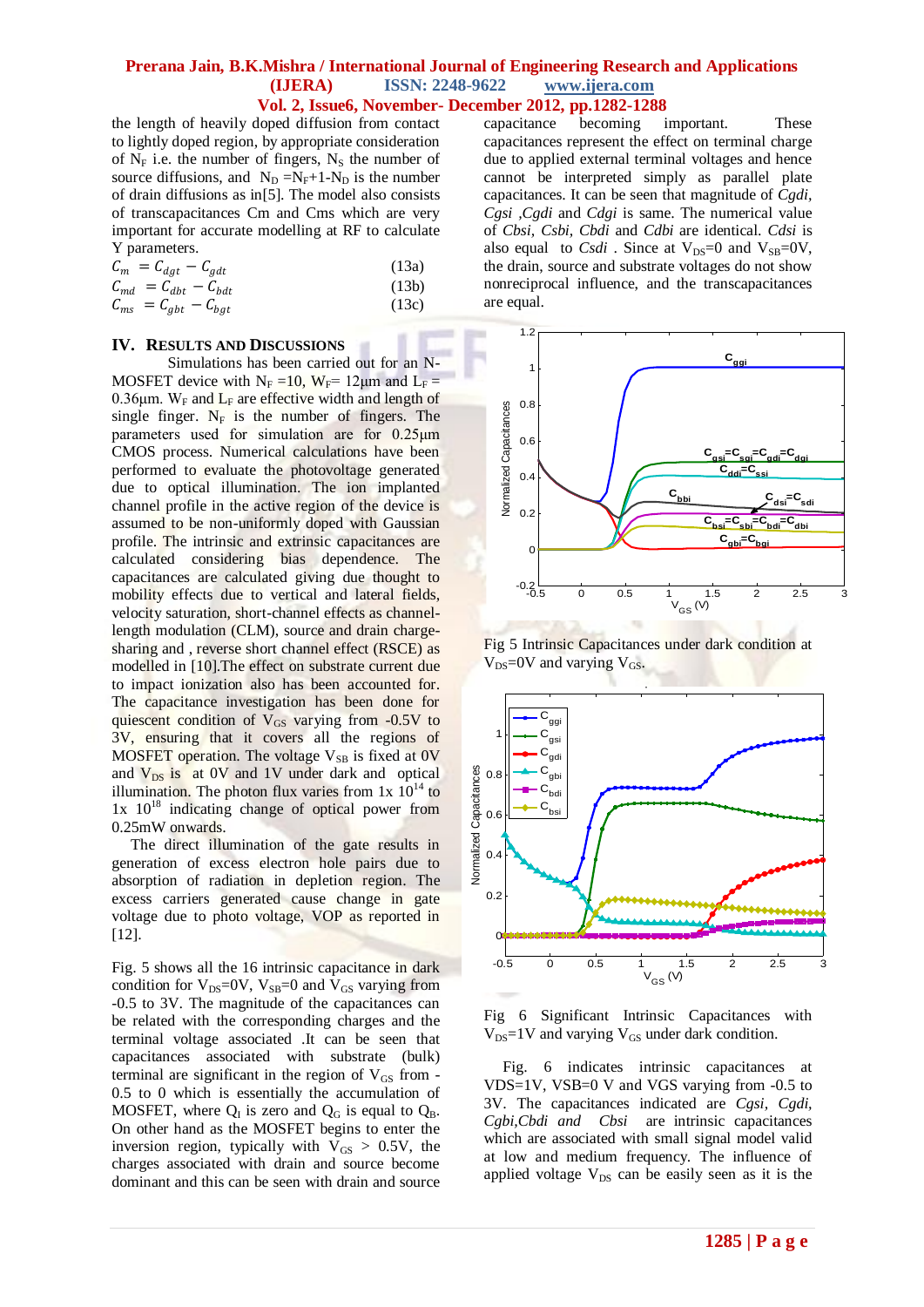voltage which decides whether the MOSFET will be in saturation or non-saturation. In this view, the voltage V<sub>DS</sub> has no effect on charges in accumulation and depletion region and hence the capacitances in those regions show no change as compared with V<sub>DS</sub>=0. The capacitance *Cgsi, Cgdi* and *Cgbi* represent the effect of gate on source, drain and substrate terminal, but it is essential not to associate these capacitance parameters with any physical capacitor like structures. With applied voltage  $V_{DS}$ , the capacitance *Cgsi* is not same as *Cgdi* over the range of VGS. This is due to the fact that as MOSFET enters strong inversion region, the inversion layer ceases to be uniform and the source and drain depletion widths also become asymmetric. The source and drain charges are also influenced and charge partitioning has to be considered for accurate modelling. It can also be seen that capacitances *Cbdi* and *Cbsi* which are associated with the substrate region have no influence of gate voltage till  $V_{GS}$  exceeds 1.6V in spite of applied  $V_{DS}$ . This is because in presence of uniform inversion layer, the gate is protected from influence of substrate



Fig 7 Additional Intrinsic Capacitances Components with  $V_{DS}=1V$  and varying  $V_{GS}$  under dark condition.

 The small signal model for RF frequency till 10 GHz consists of capacitive components indicated in Fig. 6 and the additional components in Fig. 7. As shown the capacitance *Cgsi* is not the same as *Cgdi* over the range of V<sub>GS</sub>. The capacitance *Cgsi* represents the capacitive effect of source on gate and *Csgi* represents capacitive effect of gate on source. This is applicable to *Cgdi* and *Cdg*i also. This is as the capacitances *Cdgi* and *Csgi* have additional conductive components and differential capacitive components associated with them in the small signal model which is valid at high or RF frequency. These differential components are known as transcapacitances and have relationship as indicated in (13). The *Cgbi* and *Cbgi* have a very small value and the difference is almost zero, since effect on substrate charges is seen under varying bias which is essentially constant for MOSFET operation.



Fig 8 Intrinsic Capacitance  $Cgsi$  with  $V_{DS}=1V$ , varying  $V_{GS}$  under dark and with optical flux of 1x  $10^{14}$ .

 Fig 8 is the plot of capacitance Cgsi under dark condition and with optical illumination with optical flux of  $1x$   $10^{14}$ . The capacitance *Cgsi* is the most important capacitance component of the small signal model as it is the one which affects transition frequency  $f_t$ . The transition frequency  $f_t$  determines the maximum limit at which the device operates satisfactorily. It is obvious from the plot that capacitance *Cgsi* with optical radiation has constant or lower magnitude for the region of operation. This is due to generated optical voltage which modifies the effective gate bias and hence the capacitance. This characteristic can be used to improve transition frequency  $f_t$  and also to control the device by an independent port.

 Fig. 9 is the plot of the normalized transcapacitances under similar operating conditions and with optical flux of 1 x  $10^{14}$ . It is important to note the scale of normalized transcapacitances, indicating that the transcapacitances are of lower magnitude than intrinsic capacitances. This is natural as the transcapacitances are the difference between intrinsic reciprocal capacitances. The transcapacitances under optical illumination have lower magnitude indicating better device performance at RF.

 Fig. 10 shows total capacitance *Cgg* for a multifinger MOSFET device which that can be satisfactorily operated till frequency of 10 GHz. For the device model to work at RF, it is important to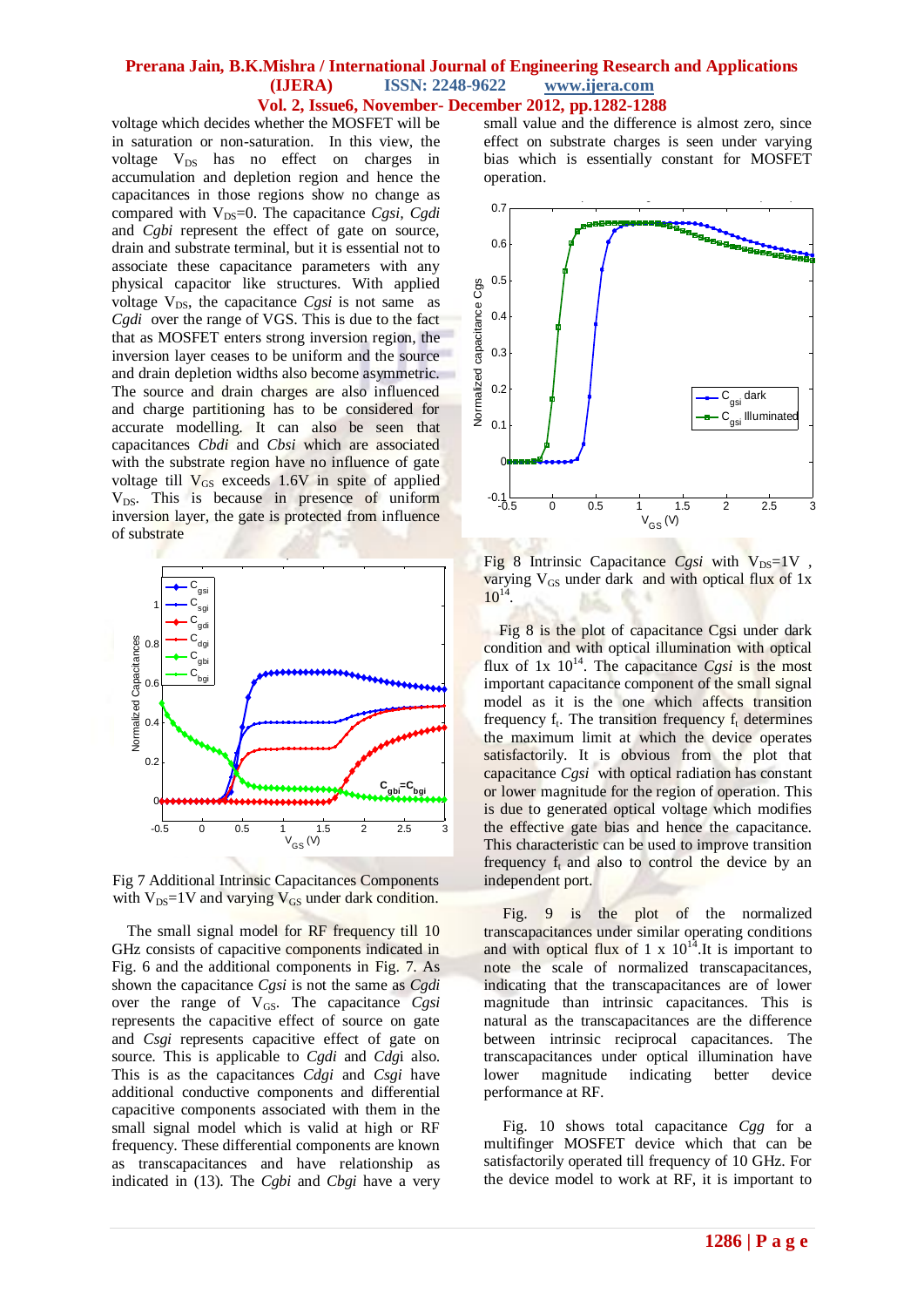include intrinsic and then extrinsic component. The capacitance *Cgg* is the sum of extrinsic and intrinsic components of *Cgst*, *Cgdt,* and *Cgbt*. The magnitude of *Cgg* is almost equal to the oxide capacitance at  $V_{DS}=0V$ , but reduces when  $V_{DS}=1V$ . Under optical illumination, the nature of the curve remains the same, and these characteristics can be used to control the region of device operation.



Fig 9 Normalized transcapacitances with  $V_{DS}=1V$ , varying  $V_{GS}$  under dark and with optical flux of 1 x  $10^{14}$ 



Fig 10 Total Capacitance  $Cgg$  with varying  $V_{GS}$  and  $V_{DS}$  under dark and with optical flux of 1 x  $10^{14}$ .

Fig. 11 shows the distribution of capacitive components of capacitance *Cgst* under dark condition at  $V_{DS}=0V$ ,  $V_{DS}=1V$  in dark and with optical flux of  $1x10^{14}$ . The plot indicates total capacitance *Cgst and Cgsi*, the intrinsic component.. The graph indicates that extrinsic component of capacitance plays a major role when

the device is in depletion or inversion region with applied nonzero  $V_{DS}$ .



Fig 11 Capacitance *Cgst* and *Cgsi* under dark and Illumination.



Fig 12 Total capacitances *Cgst* and *Cgdt* under dark and illumination.

Fig. 12 displays analysis of total capacitances *Cgst* and *Cgdt* which are major components for the small signal model. The plot confirms with the previous results indicating that capacitance *Cgst* is equal to  $Cgdt$  at  $V_{DS}=0V$ . The capacitance  $Cgdt$  drops significantly in non-saturation region, where the drain overlap capacitance becomes dominant. Under optical illumination, the capacitance *Cgdt* increases, which is undesirable, but since overall *Cgdt* reduces to a small value, hence effect on the performance of OG-MOSFET can be neglected. The capacitance *Cgst* is seen to fall under optical illumination which aids in improving frequency range of operation.